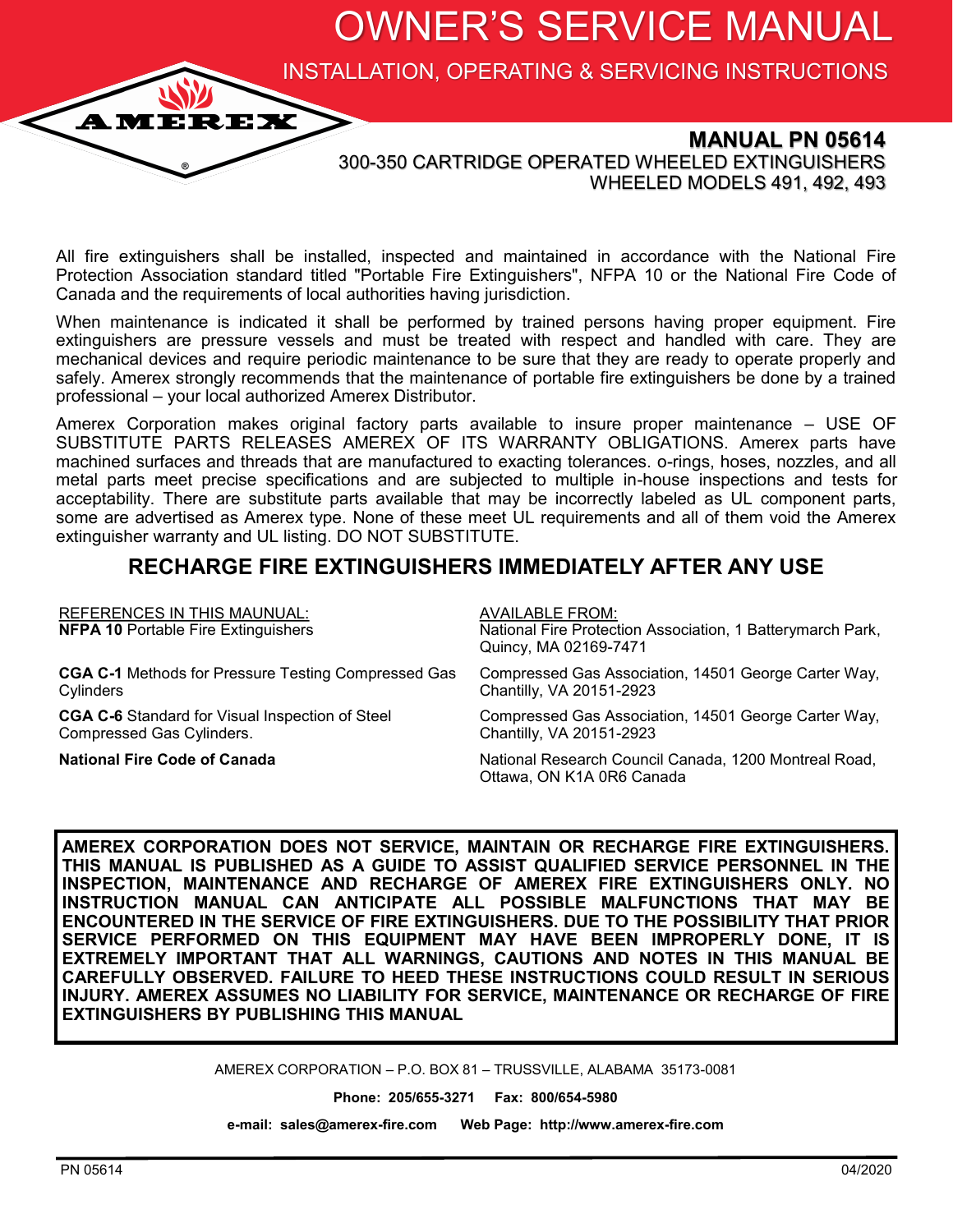### **INTRODUCTION**

**THIS MANUAL IS ATTACHED TO EVERY NEW EXTINGUISHER SHIPPED FROM THE FACTORY. IT CONTAINS VALUABLE INFORMATION WHICH SHALL BE STUDIED BY EVERYONE WHO WILL USE OR SERVICE THE EXTINGUISHER. THE MANUAL SHALL BE STORED IN A CONVENIENT LOCATION FOR EASY REFERENCE.**

### **PREPARING YOUR NEW WHEELED EXTINGUISHER FOR USE**

1. REMOVE ALL SHIPPING STRAPS AND WRAPPINGS FROM UNIT. REMOVE ATTACHED MANUAL AND REVIEW FOR PROPER INSTALLATION AND USE OF YOUR EXTINGUISHER. THIS WHEELED EXTINGUISHER IS FILLED AT THE FACTORY.

2. EXAMINE THE EXTINGUISHER FOR SHIPPING DAMAGE. IF ANY DAMAGE IS NOTED, CONTACT DELIVERING CARRIER AND REQUEST INSPECTION BEFORE REMOVING FROM PALLET.

3. REMOVE EXTINGUISHER FROM PALLET.

4. DISCONNECT DISCHARGE HOSE ASSEMBLY FROM AGENT CYLINDER. MAKE SURE HOSE AND NOZZLE IS UNOBSTRUCTED. VERIFY MOISTURE SEAL IS UNDAMAGED AND PROPERLY SEATED ON THE AGENT CYLINDER DISCHARGE FITTING.

5. RECONNECT THE DISCHARGE HOSE TO THE AGENT CYLINDER AND WITH THE VALVE IN THE CLOSED (FORWARD) POSITION, PLACE IT IN THE HOLDER ON THE HOSE RACK.

6. REMOVE THE AGENT CYLINDER FILL CAP AND EXAMINE THE AGENT FOR PROPER TYPE AND CONDITION. REPLACE THE FILL CAP TIGHTLY.

7. REMOVE THE NITROGEN CYLINDER SHIPPING CAP. SAVE THE CAP AS IT MUST BE INSTALLED WHENEVER THE CYLINDER IS TRANSPORTED. CHECK THE CYLINDER PRESSURE. THE GAUGE SHALL READ APPROXIMATELY 2015 PSI (13.9 MPa) AT 70°F (21°C) AMBIENT TEMPERATURE. THE "T" HANDLE VALVE SHALL HAVE A PULL PIN AND TAMPER SEAL INSTALLED.

8. REMOVE AND SAVE THE SAFETY VENT PLUG INSTALLED ON OUTLET OF T-HANDLE GAS CYLINDER VALVE. CONNECT THE GAS SUPPLY HOSE FIRMLY INTO THE NITROGEN CYLINDER VALVE MAKING SURE HOSE IS KINK FREE.

9. RECORD THE DATE THE EXTINGUISHER IS PLACED INTO SERVICE ON THE INSPECTION TAG AND ATTACH IT TO THE EXTINGUISHER. REMOVE THE PREPARING YOUR NEW WHEELED EXTINGUISHER FOR USE INSTRUCTION TAG.

# **INSTALLATION**

#### **WARNING: DO NOT PLACE THIS EXTINGUISHER CLOSE TO A POTENTIAL FIRE**

Do not place this extinguisher close to a potential fire hazard. Amerex recommends location no less than a 50 foot distance from the hazard while leaving an unobstructed access. Avoid placing it in an extremely hot or cold place. The operational temperature range for this extinguisher is -65°F to  $+120$ °F (-54°C to  $+49$ °C). The extinguisher shall be adequately protected if temperatures outside of this range are anticipated. Keep the extinguisher clean and free from dirt, ice, chemicals and any contaminants that may interfere with its proper operation. DO NOT FUNCTIONALLY TEST THIS FIRE EXTINGUISHER. (Testing or any use may cause the extinguisher to gradually lose pressure over a period of time and make the extinguisher ineffective.)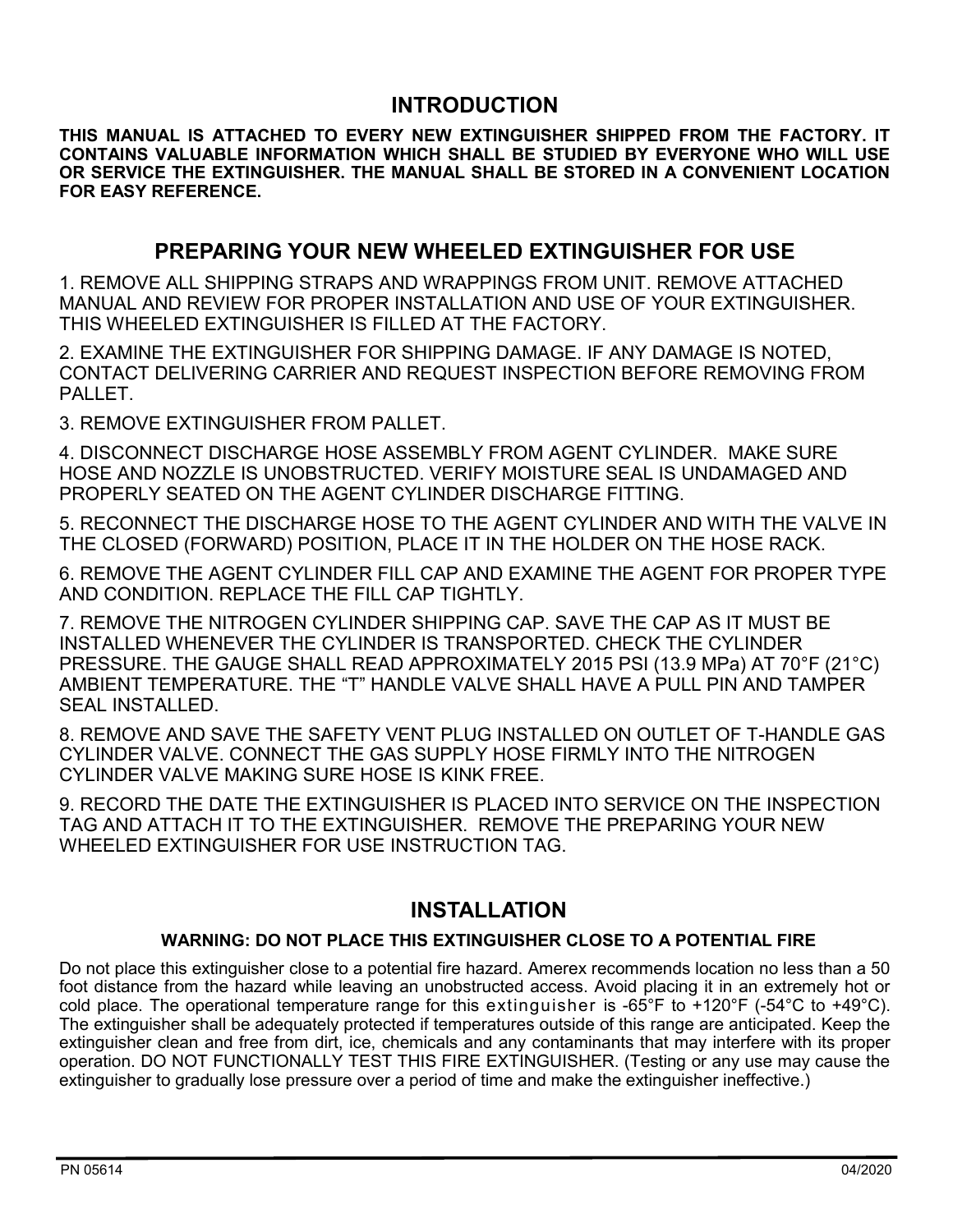### **OPERATION**

**NOTE: Persons expected to use this extinguisher shall be trained in initiating its operation and in the proper fire fighting technique. Familiarize all personnel with this information before an emergency occurs.**

- 1. Move the extinguisher to within approximately 50 feet of the fire site and keep extinguisher upright. Remove pull pin and pull "T" handle to open cylinder valve. This will pressurize the extinguisher.
- 2. Remove nozzle from the mount, and with the nozzle lever in the closed position, pull hose from rack.
- 3. Start back 30 feet from the fire and aim at base of fire nearest you.
- 4. Hold hose and nozzle firmly and be prepared for discharge recoil. Open nozzle by pulling the handle fully toward you. Slowly sweep side to side across the base of the fire and past both edges. Progressively follow up until the fire is extinguished.

**CAUTION: USE OF DRY CHEMICAL AGENT EXTINGUISHERS ON FIRES ON DELICATE ELECTRONIC EQUIPMENT IS NOT RECOMMENDED. IT MAY SUCCESSFULLY EXTINGUISH THE FIRE BUT MAY DAMAGE THE EQUIPMENT BEYOND REPAIR. (Consult your Amerex Distributor for more details.)**

> **Discharge Time (approx.): 60 - 67 seconds Effective Range of the agent throw is: 30 - 40 feet (9 - 12 meters) Hose Length: 50 feet (15.24 meters)**

### **SHUTDOWN**

1. After making sure that the fire has been completely extinguished, close the nozzle valve and then close the "T" handle nitrogen valve. Tip over until it rests on both wheels and handle (in this position much of the remaining chemical will stay in the cylinder). Open the nozzle valve slowly to clear the hose of any remaining pressure and chemical (be prepared for recoil and discharge of agent).

#### **WARNING: MAKE SURE THAT ALL PRESSSURE HAS ESCAPED BEFORE ANY FURTHER DISASSEMBLY.**

3. Stand unit upright after complete depressurization.

**NOTE: Nitrogen pressure in the agent cylinder cannot escape through a disconnected nitrogen hose assembly due to a check valve in the system. Always be careful when removing the fill cap.**

4. Coil the extinguisher hose onto the storage rack and position the nozzle onto the mount in preparation for transport to the recharge location.

#### **CAUTION: DO NOT TRANSPORT A NITROGEN CYLINDER WITH ANY REMAINING PRESSURE WITHOUT INSTALLING THE PROTECTIVE SHIPPING CAP.**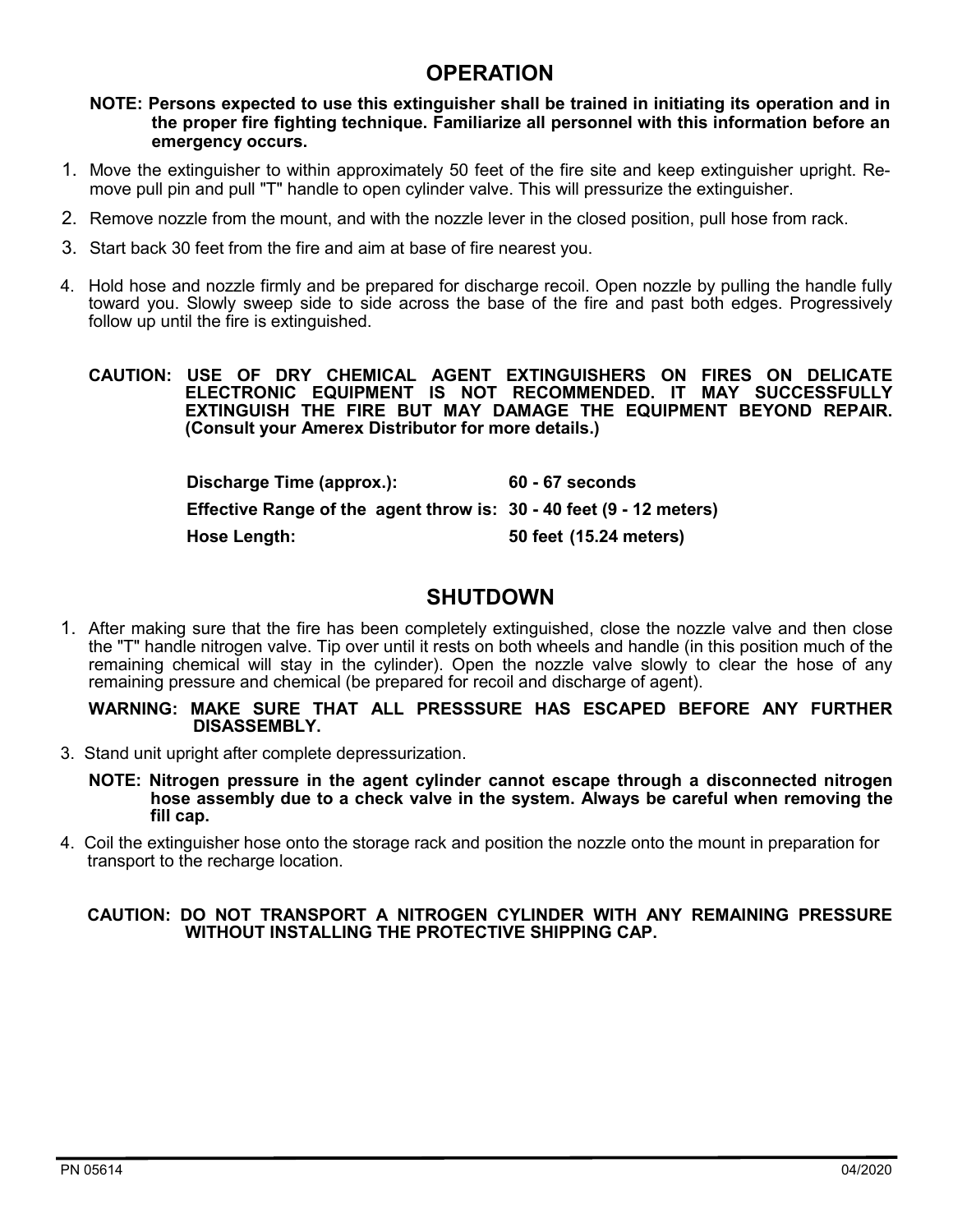## **INSPECTING THE EXTINGUISHER**

This extinguisher must be inspected at regular intervals (monthly or more often if circumstances dictate) to insure that it is ready for use. Inspection is a "quick check" that a fire extinguisher is available and is in operating condition. It is intended to give reasonable assurance that the fire extinguisher is fully charged. This is done by verifying that it is in its designated place, that it has not been actuated or tampered with, and that there is no obvious physical damage or condition to prevent its operation.

### **MAINTENANCE**

At least once a year or more frequently if circumstances require, maintenance shall be performed. Maintenance is a "thorough check" of the extinguisher. It is intended to give maximum assurance that a fire extinguisher will operate effectively and safely. It includes a thorough examination for physical damage or condition to prevent its operation and any necessary repair or replacement. It will normally reveal if hydrostatic testing or internal maintenance is required.

#### **NOTE: Several universal wheeled extinguisher service kits are commercially available so that NFPA 10 required maintenance functions can be performed.**

### **MAINTENANCE – SERVICE PROCEDURE**

#### **WARNING:BEFORE SERVICING BE SURE THE EXTINGUISHER AGENT CYLINDER IS NOT PRESSURIZED. THIS PROCEDURE IS BEST ACCOMPLISHED WITH THE EXTINGUISHER IN AN UPRIGHT POSITION AND ON A LEVEL SURFACE.**

- 1. Clean extinguisher to remove dirt, grease or foreign material. Check to make sure that the instruction nameplate is securely fastened and legible. Inspect the cylinders for corrosion, abrasion, dents or weld damage. If any damage is found, hydrostatically test in accordance with instructions in CGA C-1 and C-6 and NFPA 10.
- 2. Inspect the extinguisher for damaged, missing or substitute parts. A careful inspection shall be made of the safety relief to make sure that it has not ruptured, corroded or been tampered with. ONLY FACTORY REPLACEMENT PARTS ARE APPROVED FOR USE ON AMEREX FIRE EXTINGUISHERS.
- 3. Check the date of manufacture printed on the extinguisher label (nameplate) or on the agent cylinder dome. The agent cylinder, the discharge hose assembly and nitrogen supply hose must be hydrostatically tested every 12 years.

Test pressure:

- a. Agent Cylinder 500 psi (3447 kPa)
- b. Hose Assembly 300 psi (2068 kPa)
- c. Nitrogen Supply Hose 3000 psi (20,682 kPa)
- 4. Check the hydrostatic test date on the crown of the nitrogen cylinder. The nitrogen cylinder must be retested in accordance with DOT regulations.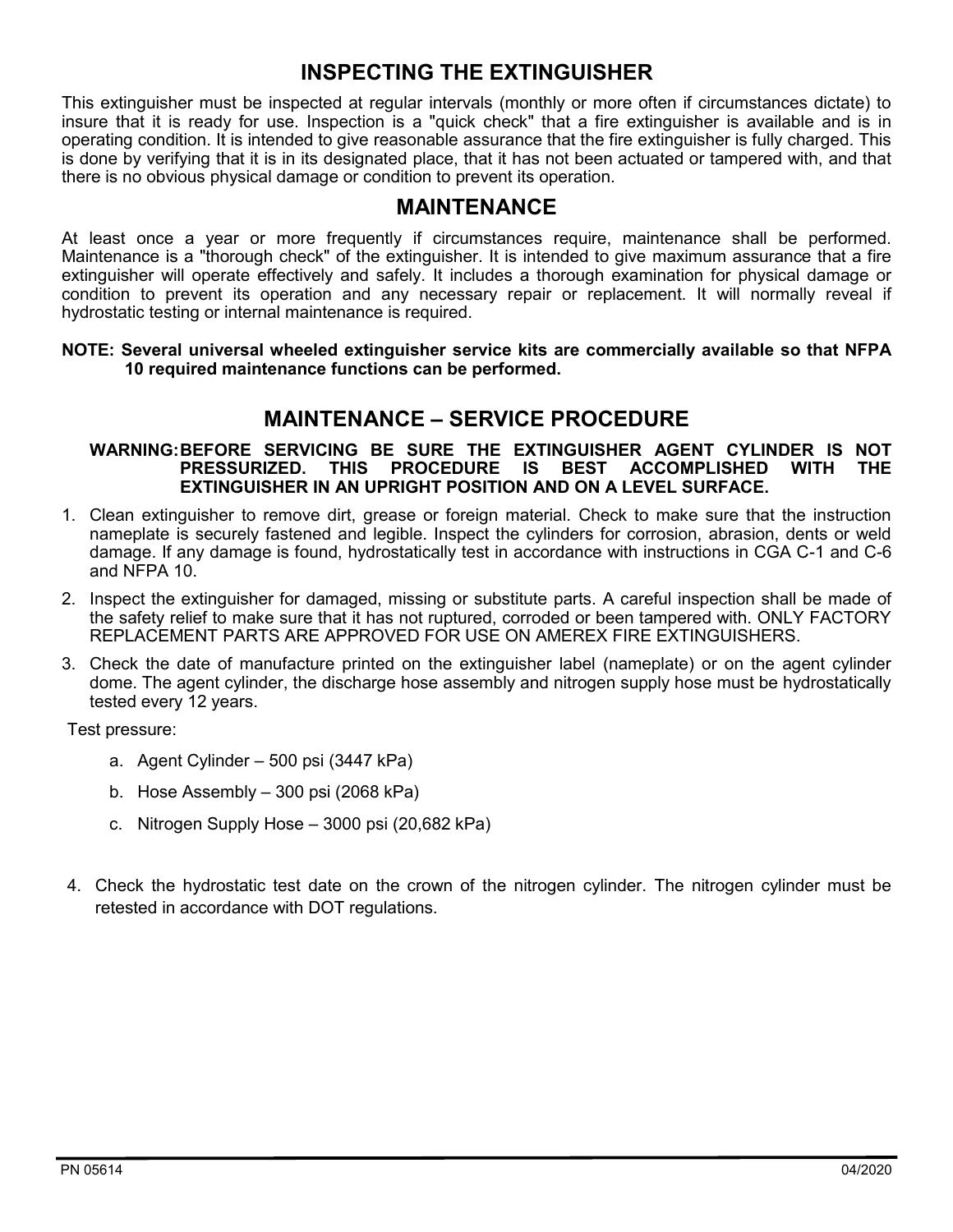- 5. Check the hydrostatic test date on the crown of the nitrogen cylinder. The nitrogen cylinder must be retested in accordance with DOT regulations.
- 6. Check the gauge on the nitrogen cylinder. If the pressure is below 1700 psi (11.7 mPa) repressurize the cylinder to 2015 psi (13.9 mPa) or replace it. A low gauge pressure may indicate leakage. Check for leaks. A low gauge reading may also result from low temperature. See the temperature/pressure relationship chart in the Troubleshooting Guide. Check the tamper seal on the nitrogen valve and replace if necessary.
- 7. Inspect the wheels to insure they rotate freely. Lubricate as required.

#### **WARNING: ALWAYS OPEN THE SHUTOFF NOZZLE HANDLE SLOWLY. ANY PRESSURE IN THE AGENT CYLINDER WILL CAUSE THE EXTINGUISHER TO DISCHARGE. BE PREPARED FOR A POSSIBLE DISCHARGE AND NOZZLE RECOIL. ANY EVIDENCE OF AGENT IN THE NOZZLE INDICATES THAT THE UNIT MAY HAVE BEEN USED AND THE USE NOT REPORTED.**

- 8. Disconnect the discharge hose from the agent cylinder. Check the couplings, hose and hose gaskets for damage or deterioration – replace as necessary.
- 9. To perform an operational integrity check on the discharge hose and nozzle combination:
	- a. Connect the test kit hose adapter to the female end of the discharge hose.
	- b. Close the discharge nozzle shut-off lever and properly secure it.
	- c. Connect a properly regulated and verified nitrogen pressure source, set to the extinguisher operating pressure (235-245 psi) to the test kit hose adapter.
	- d. Slowly pressurize the discharge hose/nozzle assembly to the extinguisher operating pressure and check for leaks or distortion.
	- e. Operate the nozzle lever to ensure proper operation and to clear the hose of any obstructions. If hose is obstructed - refer to Troubleshooting Guide.
	- f. Close the nitrogen pressure source and slowly relieve remaining pressure by fully operating the nozzle lever.
- 10. Remove the agent cylinder cap and examine it closely for any signs of damage, cracks or thread wear. Clean the agent cylinder fill cap threads and thread vent port on the cap with a stiff bristle nylon brush. Remove the fill cap gasket and check for wear, cracks or tears – replace if necessary. Lightly lubricate the gasket with V-711 and reinstall.
- 11. Examine the dry chemical agent for proper type and condition. Replace chemical that is contaminated, caked or other than the type indicated on the nameplate (label) do not trust the height of the chemical in the cylinder when determining agent fill. Dry chemical settles and the only true indication of agent fill is to weigh the extinguisher and compare with the weight indicated on the nameplate (label).
- 12. Place the service kit Vent Spacer on top of the agent cylinder fill opening collar. Check again to see that the fill cap thread vent is clean and that the agent fill cap gasket is in place. Install the agent fill cap securely over the vent spacer.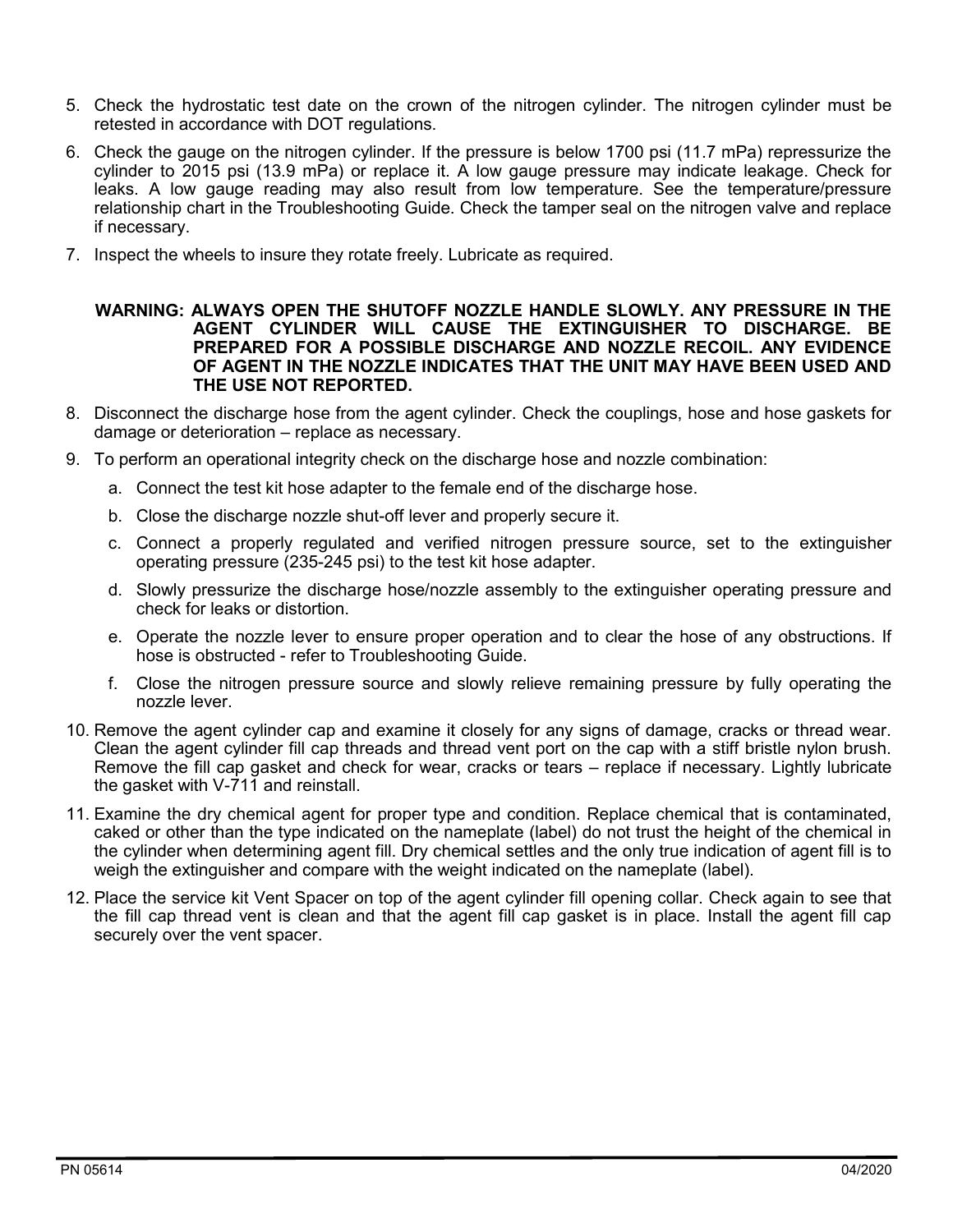#### **CAUTION: (STEP 12) The agent cylinder cap threads must be clear and the cap securely installed onto the vent spacer and agent cylinder to allow pressure to slowly vent after performing the siphon tube clearing and gas tube integrity checks.**

- 12. To perform a siphon tube clearing and gas tube integrity check:
	- a. Remove the service kit Agent Hose Adapter from the discharge hose assembly and install it securely onto the agent cylinder siphon tube outlet.
	- b. Using a regulated nitrogen pressure source set to the extinguisher operating pressure, slowly and briefly pressurize the agent cylinder (the siphon tube shall be clear within a couple of seconds and the agent cylinder pressure slowly vent from the fill cap thread vent). Pressure and/or dry chemical agent leaks from the gas tube inlet port (where the hose connects) will indicate a defective gas tube and will require that the agent cylinder be emptied and the gas tube replaced.
	- c. Close the nitrogen pressure source and allow all pressure to slowly vent from the thread vent port on the fill cap.
	- d. AFTER ALL PRESSURE HAS BEEN RELIEVED, SLOWLY OPEN THE FILL CAP AND REMOVE THE TEST KIT VENT SPACER.
	- e. Re-examine the dry chemical agent to determine if any obstructions were cleared from the siphon tube and have risen to the liquid surface.
	- f. Clean the fill cap and agent cylinder thread surfaces. Install the fill cap gasket and securely install fill cap.
- 13. Disconnect the high pressure hose from the nitrogen cylinder valve. Securely install the service kit Nitrogen Cylinder Pressure Check Gauge Assembly to the nitrogen cylinder valve outlet and verify the indicated cylinder gauge pressure. Nitrogen pressure shall conform to the temperature correction chart provided in the Troubleshooting section of this manual. Close the nitrogen cylinder valve and disconnect the Pressure Check Gauge Assembly.
	- **WARNING: IF THE NITROGEN CYLINDER VALVE HAS A "T" HANDLE QUICK OPENING OR A HANDWHEEL QUICK OPENING TRIP RELEASE, THE SAFETY VENT PLUG SHIPPED WITH THE EXTINGUISHER, OR THE TEST KIT SAFETY VENT PLUG PN 01560, MUST BE INSTALLED TO PROTECT SERVICE PERSONNEL FROM A HIGH VELOCITY DISCHARGE IN CASE THE LEVER IS ACCIDENTALLY OPENED.**
- 14. Install a new Amerex PN 07411 Moisture Seal per instructions in the package. Securely connect the discharge hose to the extinguisher. When assembling the hose to the agent cylinder or nozzle to the hose, tighten the coupling 1/4 turn after contacting the hose gasket.
- 15. Coil the hose on to the extinguisher hose rack using the Reverse Loop Procedure (see Page 7). Install nozzle with the lever in the Closed (forward) position into the nozzle mount.
- 16. Remove the safety vent plug from the nitrogen cylinder. Reconnect the high pressure hose securely to the nitrogen cylinder valve. Wipe the extinguisher clean. Record service data on the inspection tag according to NFPA 10 requirements and attach to extinguisher. Return extinguisher to its proper location.

#### **RECHARGE**

- **WARNING: BEFORE ATTEMPTING TO RECHARGE BE SURE THIS EXTINGUISHER IS COMPLETELY DEPRESSURIZED. THERE IS A CHECK VALVE IN THE SYSTEM WHICH PREVENTS NITROGEN PRESSURE FROM ESCAPING FROM THE AGENT CYLINDER WHEN THE NITROGEN HOSE IS DISCONNECTED. THE AGENT CYLINDER MAY BE PRESSURIZED EVEN THOUGH NO PRESSURE ESCAPES FROM THE CYLINDER NITROGEN CONNECTION.**
- **NOTE: Proper procedure for recharging any dry chemical extinguisher includes the use of a "closed recovery system" (NFPA 10). Systems are commercially available and ideal for this application – they provide for the recovery of the remaining agent by direct discharge into the system, trapping the "fines" while allowing the nitrogen to escape and provides a more accurate fill of the extinguisher.**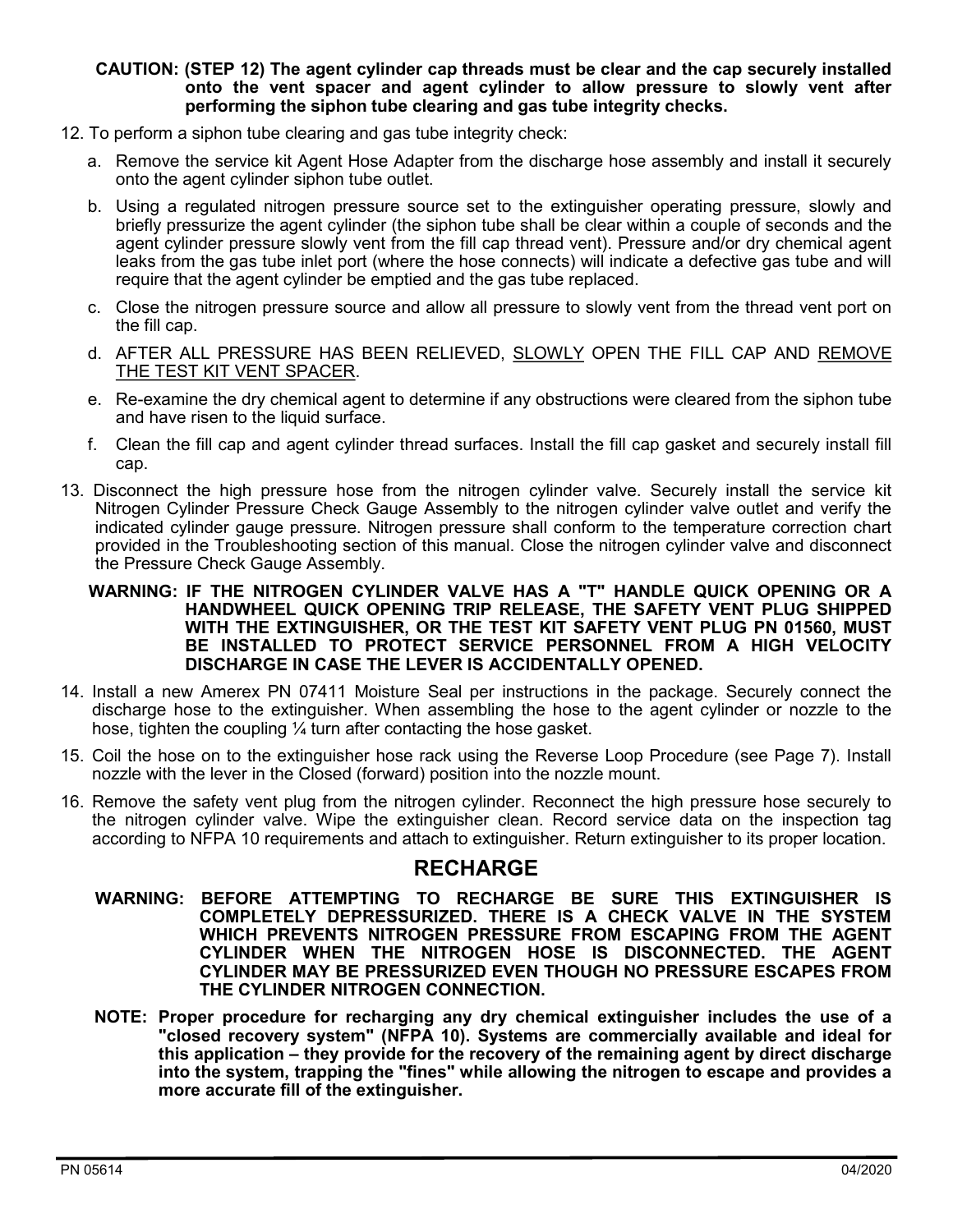# **IF A "CLOSED RECOVERY SYSTEM" IS NOT AVAILABLE – PROCEED AS FOLLOWS: RECHARGING PROCEDURE**

#### 1. To depressurize:

- a. Close the "T" handle on the nitrogen valve (or hand wheel valve if so equipped).
- b. Carefully tip extinguisher over until it rests on both wheels and handle. (In this position much of the agent will remain in the cylinder).
- c. Open nozzle valve slowly to clear hose of any remaining pressure and chemical (be prepared for a recoil and discharge of agent).
- d. Insure that all pressure has escaped before further disassembly.
- e. Stand extinguisher upright after complete depressurization.
- 2. Complete items 1 7 of Maintenance Procedures. Carefully remove the fill cap. While performing this procedure, all parts and seals shall be cleaned, inspected and replaced where necessary.
- 3. Remove shutoff nozzle assembly from discharge hose and clean thoroughly. Check to make sure that the valve is closed when the lever is in the forward position (toward the nozzle tip).
- 4. Detach the nitrogen hose from the nitrogen cylinder ("T" handle valve) and install pull pin), install the shipping cap, unscrew the wing nuts and remove the nitrogen cylinder from the extinguisher.
- 5. Remove the 50 ft discharge hose from the storage rack and disconnect the hose from the agent cylinder fitting. Blow out any dry chemical agent remaining in the hose. Clean hose, agent cylinder fitting and gaskets.
- 6. Remove the remainder of the ruptured moisture seal and moisture seal gasket from female hose coupling. Replace with a new PN 07411 Moisture Seal Assembly. **Carefully follow the installation instructions contained in the PN 07411 package including the installation of a new hose gasket in the female hose coupling**.
- 7. Remove agent fill cap and gasket. Clean, lubricate and set parts aside. Check the condition of remaining chemical (replace any dry chemical that is contaminated or caked). Fill extinguisher with the type and amount of dry chemical shown on the extinguisher label – verify gross weight. Install the fill cap securely.

#### **WARNING: DO NOT OVERFILL THE EXTINGUISHER. THIS COULD CAUSE A MALFUNCTION OR PREMATURE RUPTURE OF THE SAETY DISC. DO NOT MIX TYPES OF AGENTS – THIS CAN CAUSE A DANGEROUS PRESSURE BUILD UP AND REDUCE EXTINGUISHER EFFECTIVENESS.**

- 8. Install the 55 ft<sup>3</sup> nitrogen cylinder (pressurized to 2015 psi). Remove the shipping cap. Place nitrogen cylinder on the extinguisher, tighten nuts securely and attach the nitrogen hose.
- 9. Reattach the hose to the extinguisher (tighten hand tight plus a  $\frac{1}{4}$  turn). Properly coil the hose onto the storage rack. Reattach the shutoff nozzle firmly to the hose and store it in the mount with the shutoff lever in the **closed** (forward) position.
- 10. Record the service date on the inspection tag and place the extinguisher in its proper location.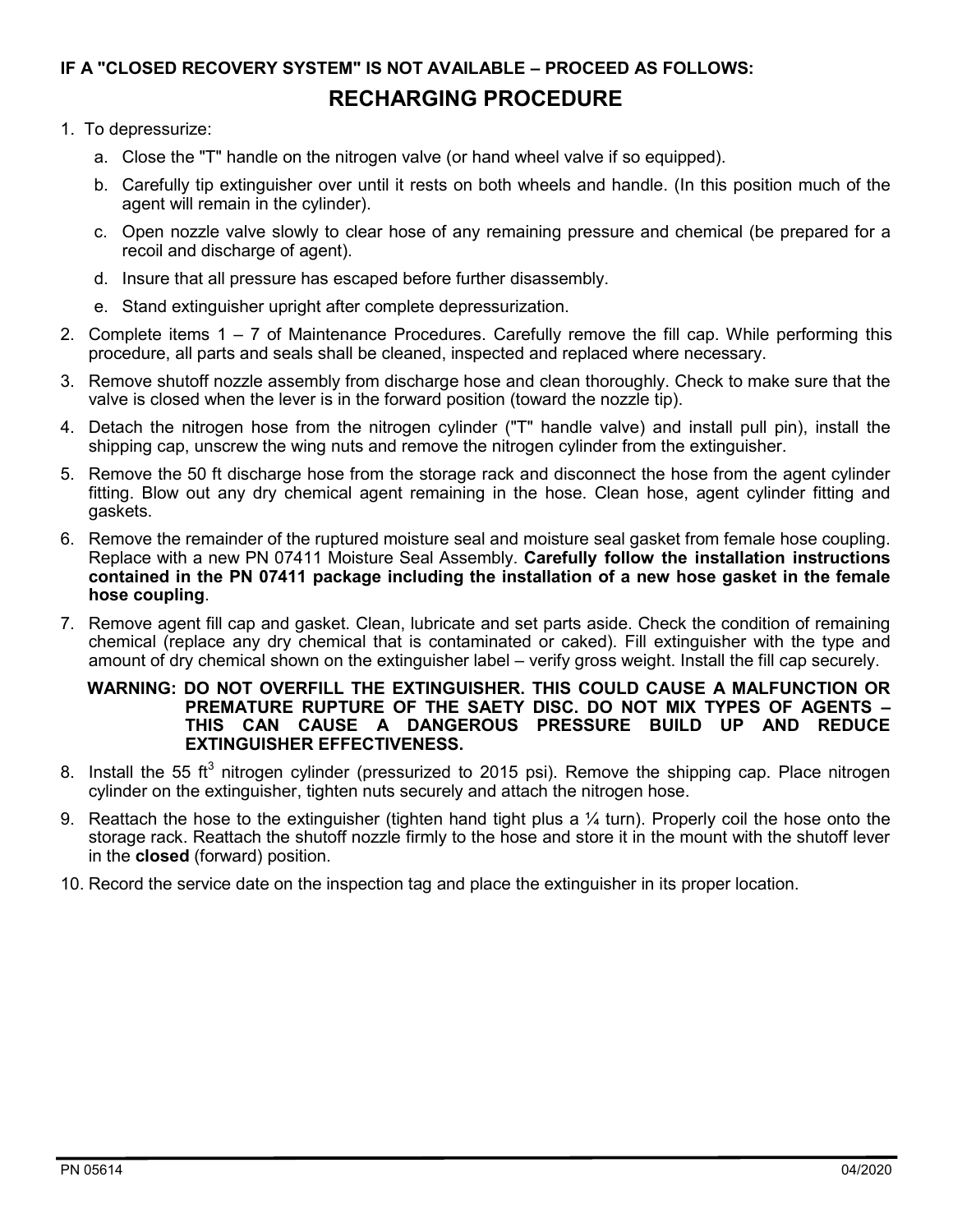### **TROUBLESHOOTING GUIDE**

**WARNING: BEFORE ATTEMPTING TO CORRECT ANY LEAKAGE PROBLEM, BE SURE THAT THE AGENT CYLINDER IS COMPLETELY DEPRESSURIZED. Always use caution when opening the shutoff nozzle or any other connection as a leaking nitrogen cylinder valve seat may have pressurized the agent container refer to the recharge procedure for proper method of depressurization.**

|                  | <b>PROBLEM</b>                                                                                                             | <b>CORRECTIVE ACTION</b>                                                                                                                                                                                                                                    |             |              |             |  |
|------------------|----------------------------------------------------------------------------------------------------------------------------|-------------------------------------------------------------------------------------------------------------------------------------------------------------------------------------------------------------------------------------------------------------|-------------|--------------|-------------|--|
| $\overline{1}$ . | Nitrogen cylinder gauge reads                                                                                              | Temperature may have affected the pressure reading                                                                                                                                                                                                          |             |              |             |  |
|                  | low or high                                                                                                                | Temperature (F)                                                                                                                                                                                                                                             | 35°         | $70^{\circ}$ | $120^\circ$ |  |
|                  |                                                                                                                            | Temperature (C)                                                                                                                                                                                                                                             | $2^{\circ}$ | 21°          | 49°         |  |
|                  |                                                                                                                            | <b>Recommended Pressure</b>                                                                                                                                                                                                                                 |             |              |             |  |
|                  |                                                                                                                            | psi                                                                                                                                                                                                                                                         | 1880        | 2015         | 2200        |  |
|                  |                                                                                                                            | mPa                                                                                                                                                                                                                                                         | 13.0        | 13.9         | 15.2        |  |
|                  |                                                                                                                            | <b>Minimum Pressure</b>                                                                                                                                                                                                                                     |             |              |             |  |
|                  |                                                                                                                            | psi                                                                                                                                                                                                                                                         | 1590        | 1700         | 1900        |  |
|                  |                                                                                                                            | mPa                                                                                                                                                                                                                                                         | 11.0        | 11.7         | 13.1        |  |
|                  |                                                                                                                            |                                                                                                                                                                                                                                                             |             |              |             |  |
|                  |                                                                                                                            | NO CORRECTIVE ACTION IS REQUIRED IF THE PRESSURE<br>IS WITHIN PARAMETERS STATED ABOVE.                                                                                                                                                                      |             |              |             |  |
| $\overline{2}$ . | Nitrogen pressure is too low.                                                                                              | Valve seat has leaked and has pressurized the agent cylinder.<br>Follow Recharge Procedure for restoring the extinguisher to<br>service.                                                                                                                    |             |              |             |  |
|                  | Valve is closed. Tamper seal is<br>intact. There is pressure in the<br>agent and nitrogen cylinders.                       |                                                                                                                                                                                                                                                             |             |              |             |  |
| $\overline{3}$ . | Nitrogen pressure is too low.<br>Valve is closed. Tamper seal is<br>intact. No pressure observed in<br>the agent cylinder. | Leakage in the nitrogen valve at other than the valve seal.<br>Replace with a properly charged nitrogen cylinder.                                                                                                                                           |             |              |             |  |
| $\overline{4}$ . | Shutoff nozzle does not move<br>freely.                                                                                    | Disassemble, clean and lubricate.                                                                                                                                                                                                                           |             |              |             |  |
| $\overline{5}$ . | Unable to remove the agent<br>cylinder cap.                                                                                | Agent cylinder may be pressurized. Make no further attempt to<br>remove the cap until this is checked. See the Recharge Procedure<br>for proper depressurization method.                                                                                    |             |              |             |  |
| 6.               | Nitrogen hose cut, cracked or<br>abraded.                                                                                  | Replace hose assembly with PN 07292.                                                                                                                                                                                                                        |             |              |             |  |
| $\overline{7}$ . | Chemical agent and pressure<br>leaking from the safety disc                                                                | Inspect safety outlet for tightness or damage. Tighten if<br>necessary.                                                                                                                                                                                     |             |              |             |  |
|                  | assembly.                                                                                                                  | NOTE: Only tighten the large hex nut of the assembly. The small<br>round nut containing the holes is factory set to a specific torque<br>value. Do not attempt to adjust. If damaged or ruptured, replace<br>complete Amerex PN 03787 safety disc assembly. |             |              |             |  |

### **FOR REPLACEMENT PARTS SEE THE AMEREX PORTABLE AND WHEELED PARTS BOOK PN 27277 AVAILABLE AT http://www.amerex-fire.com UNDER MANUALS OF THE RESOURCE SELECTION.**